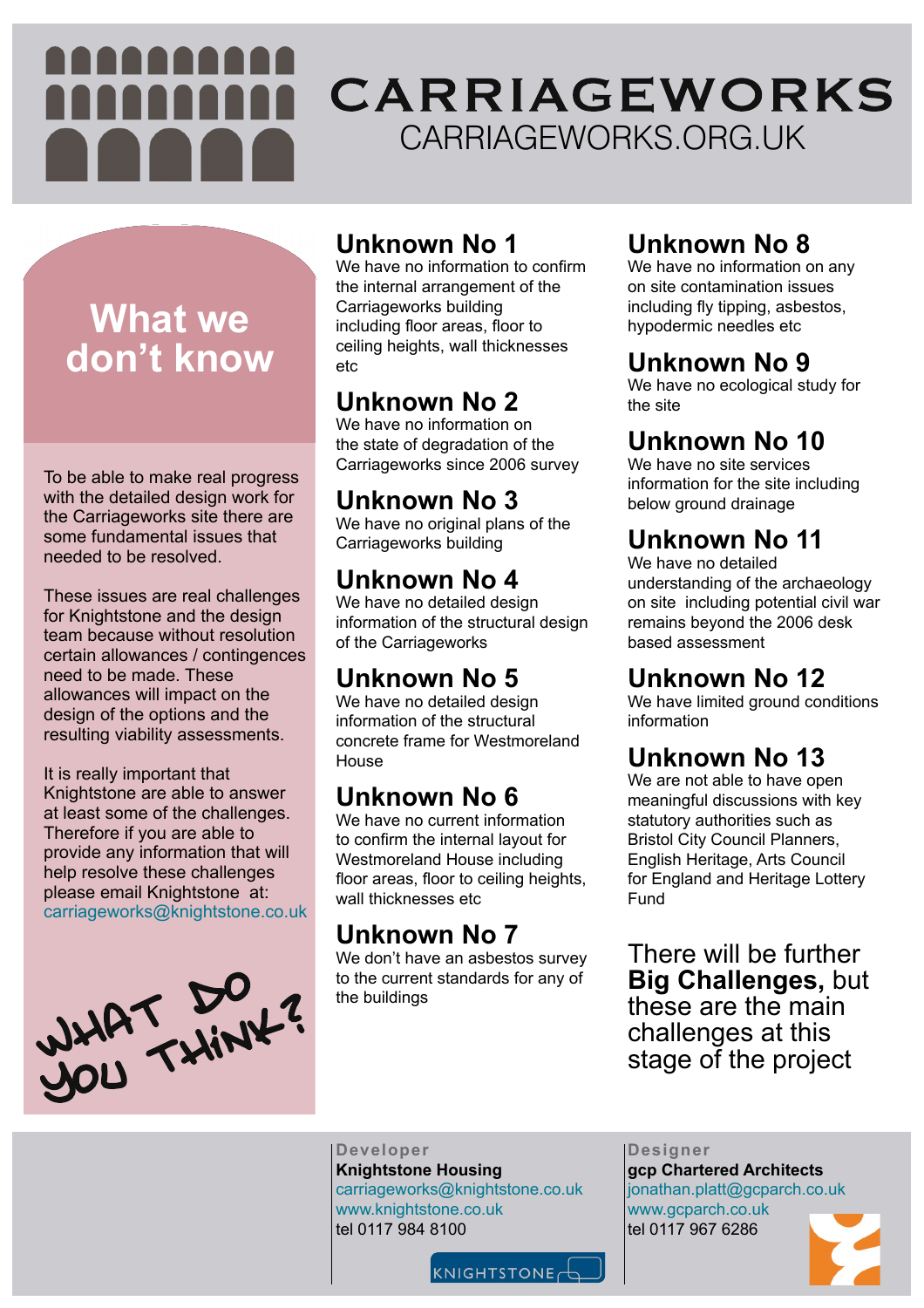#### **Known No 1**

We have access to thea 2006 digital topographic survey for the site and we have recently commissioned a survey of the surrounding streets and buildings to get a better understanding of the context

We have converted the original imperial scale planning drawings of Westmoreland House to create metric scale plans, sections and elevations

#### **Known No 2**

#### **Known No 3**

We have access to a limited ground conditions survey undertaken in 2006

#### **Known No 4**

# CARRIAGEWORKS CARRIAGEWORKS.ORG.UK

We have access to a 2006 asbestos survey. Whilst this is helpful it is not compliant with current regulations



### **Known No 5**

We have access to a 2006 desk based archeological report, but this highlights the need for further intrusive dig investigations on site

#### The reality is we **known very little** about the site

It is not the case with this project.

# **What we do know**

**Designer gcp Chartered Architects** jonathan.platt@gcparch.co.uk www.gcparch.co.uk tel 0117 967 6286



**Developer Knightstone Housing** carriageworks@knightstone.co.uk www.knightstone.co.uk tel 0117 984 8100



It would be normal at this stage of developing the designs for the site including such fine buildings as the Carriageworks we would have access to a wide range of information to inform our decision making

The development and design team are excluded from the site by the current owners. This makes it impossible to be certain about most major design decisions. We know very few facts about the site!

To make meaningful progress it is important we have access to as much information as possible. Therefore if you have anything you think might be valuable then please email Knightstone at: carriageworks@knightstone.co.uk